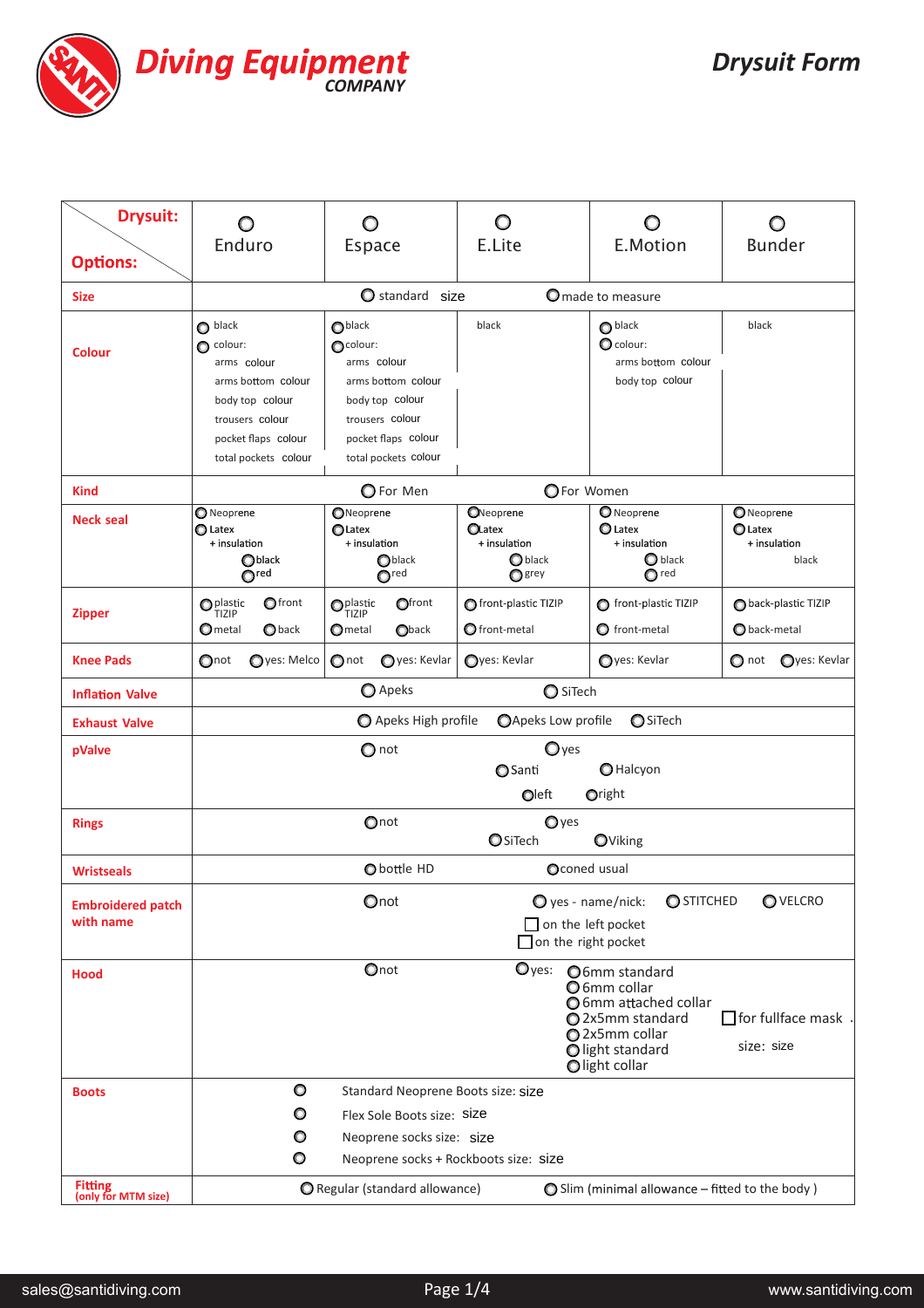

## **Your Data:**

**Delivery Address Delivery City and Postcode Country Your Telephone Your e-mail Notes, or additional details Name and Surname**

*LADIES DRYSUIT made to measure - go to page 2*

*MAN'S DRYSUIT made to measure - go to page 3*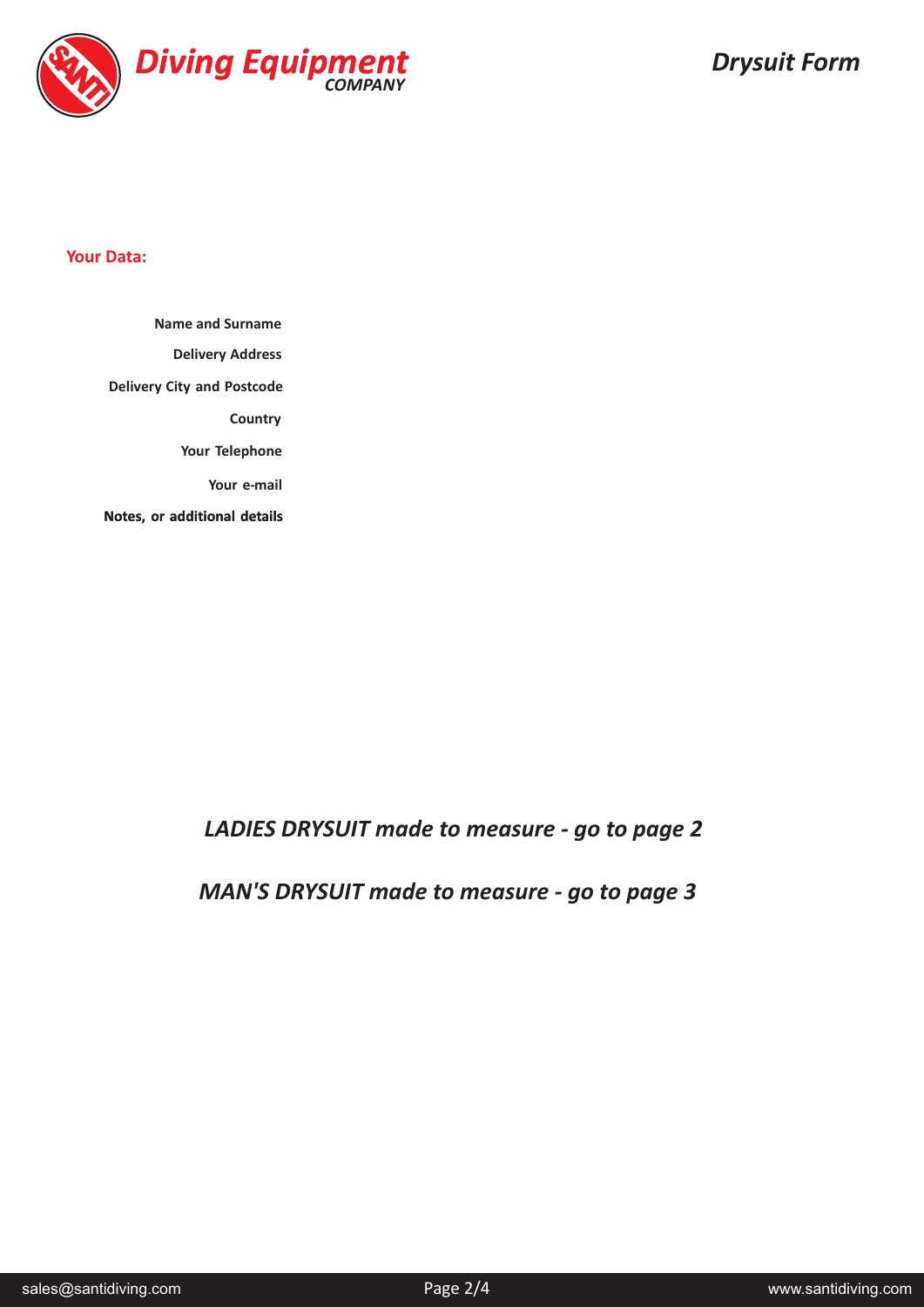

## for LADIES DRYSUIT made to *measure please fill the form: DRYSUIT*

## \*Please check in widest point